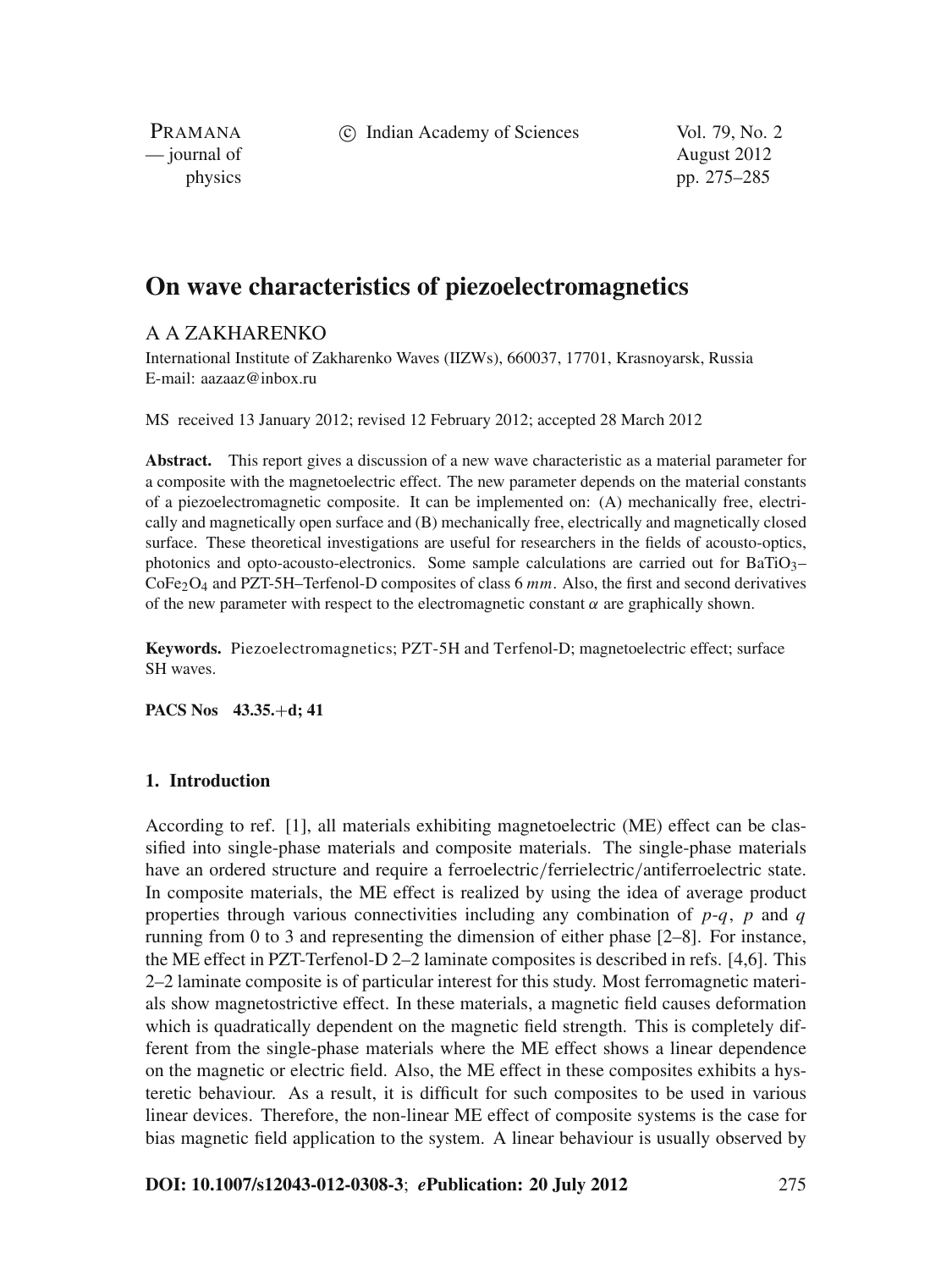#### *A A Zakharenko*

AC magnetic field application to the ME composite. The latest review [7] by Srinivasan discusses recent advances in the physics of ME interactions in layered composites and nanostructures and potential device applications. Magnetoelectric response of composites is a product property of individual ferromagnetic and ferroelectric phases.

The ME response can be limited by the following relation [8]:

$$
\alpha^2 < \varepsilon \mu,\tag{1}
$$

where  $\alpha$  is the ME constant,  $\varepsilon$  is the dielectric permittivity coefficient and  $\mu$  is the magnetic permeability coefficient. The main purpose of many experimental investigations on the ME effect is to observe a possible maximum value of  $\alpha$  for a composite. From eq. (1),  $\alpha^2$  for one material can be significantly smaller than that for another material, but closer to  $\varepsilon\mu$  for a very small value of  $\alpha^2$  due to the very small value of  $\varepsilon\mu$ . The importance of comparison of  $\alpha^2$  with  $\varepsilon \mu$  is briefly discussed in the following section. Also, negative data for the magnetic permeability coefficient  $\mu$  have been experimentally measured or analytically predicted [9,10]. Also, negative and positive magnetic permeability coefficients [11], i.e.  $\mu < 0$  and  $\mu > 0$ , can contradict with each other. In certain cases, a negative magnetic permeability results in a negative internal energy. Therefore, for a piezoelectromagnetic (PEM) composite, it is reasonable to study the material average properties of the piezoelectrics (PEs) and the PMs.

For a piezoelectromagnetic medium, the electromagnetic wave velocity  $V_{EM}$  is  $V_{EM}^2$  $1/(\varepsilon \mu)$ . In a free space, the above speed reduces to the speed of light in vacuum:  $C_{\rm L}^2 = 1/(\varepsilon_0 \mu_0)$  where  $\varepsilon_0$  and  $\mu_0$  are respectively the dielectric permittivity and magnetic permeability coefficients in vacuum. These constants are the fundamental characteristics used in optics, photonics, optoelectronics and acousto-optics. The purpose of this short report is to continue the theoretical investigations carried out in ref. [12]. The following section acquaints the readers with a new wave characteristic used for evaluating the ME effect. The new characteristic naturally depends on both shear-horizontal surface and bulk acoustic waves (SH-SAWs and SH-BAWs) and reveals some coupling of bulk and surface wave properties in piezoelectromagnetic composites. It is clear that BAWs represent average wave characteristics for a piezoelectromagnetic composite (for instance, a multi-layered structure) because each microscopic part of the composite structure participates in such oscillations of the whole bulk material. In composite materials, both the BAW characteristics and the ME effect are therefore realized by using the idea of average product properties through various connectivities described already. However, almost all experimental and theoretical research works are focussed on investigations of the ME effect in various composites. Therefore, this paper deals with the new wave characteristic which contains the SH-BAW velocity. It is possible to state that this work proposes a new parameter (wave characteristic) which can be used to classify the magnetoelectric (ME) effect in piezoelectromagnetic (composite) materials.

#### **2. Wave characteristics for the ME effect**

The wave characteristic discussed here is given by [13]

$$
\Delta = V_{\text{tem}} - V_{\text{new}},\tag{2}
$$

276 *Pramana – J. Phys.***, Vol. 79, No. 2, August 2012**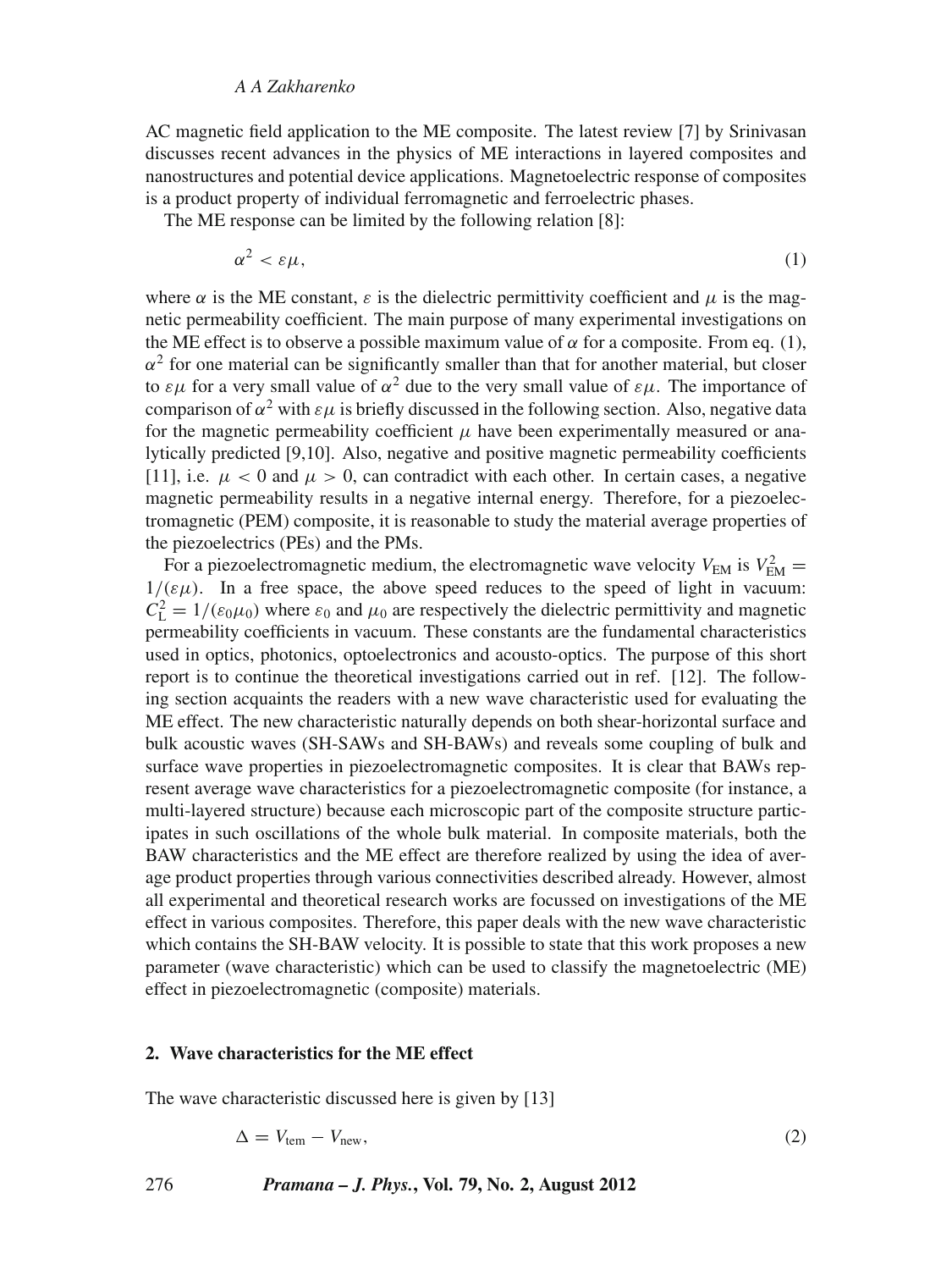where  $V_{\text{tem}}$  is the speed of shear-horizontal bulk acoustic wave (SH-BAW) coupled with both the electrical and magnetic potentials

$$
V_{\text{tem}} = V_{t4} (1 + K_{\text{em}}^2)^{1/2},\tag{3}
$$

$$
K_{\rm em}^2 = \frac{\mu e^2 + \varepsilon h^2 - 2\alpha e h}{C(\varepsilon \mu - \alpha^2)},\tag{4}
$$

where  $K_{\text{em}}^2$  is the coefficient of magnetoelectromechanical coupling (CMEMC),  $V_{t4}$  is the speed of SH-BAW when the CMEMC vanishes, i.e.  $V_{t4} = \sqrt{\frac{C}{\rho}}$ ,  $\rho$  being the composite mass density. In expression  $(2)$ ,  $V_{\text{new}}$  is the new SH-SAW velocity discovered by the author in ref. [13]:

$$
V_{\text{new}} = V_{\text{tem}} \sqrt{1 - b^2} \tag{5}
$$

$$
b = \frac{\alpha^2}{\varepsilon \mu} \frac{K_{\rm em}^2 - (eh/\alpha C)}{1 + K_{\rm em}^2}.
$$
 (6)

Here, *C*, *e*, and *h* denote the elastic stiffness constant, piezoelectric constant, and piezomagnetic coefficient, respectively.

Evaluation of inequality (1) for the CMEMC in expression (4) can also be useful for composite systems because it is obvious that  $V_{\text{tem}} \to \infty$  in expression (3) if  $\alpha^2 \to \varepsilon \mu$ , which means that  $V_{tem}$  can be significantly larger than the speed of light in vacuum. As well known, SH-SAW velocities are significantly smaller than the speed of light. The case of  $\alpha^2 > \varepsilon \mu$  for which  $V_{\text{tem}} < V_{t4}$  due to  $K_{\text{em}}^2 < 0$  is also interesting. This can hold true for  $\mu$  < 0. The usual situation is  $V_{\text{tem}} > V_{t4}$  because  $V_{\text{tem}}(h = \alpha = 0) = V_{te} > V_{t4}$  for pure piezoelectrics and  $V_{tem}(e = \alpha = 0) = V_{tm} > V_{t4}$  for pure piezomagnetics. Therefore, it is expected that  $V_{\text{tem}} > V_{t4}$  can be true for some piezoelectric/piezomagnetic multilayered structures (composites). However, some experimental works, see refs [14,15], reported the studies of left-handed artificial materials (metamaterials) in the frequency region 1– 100 THz, and even above [14]. They have an interest in the region when  $\mu < 0$  and  $\varepsilon < 0$  $(\varepsilon \mu > 0)$ . Hence, it is also possible to compare  $\alpha^2$  with  $\varepsilon \mu$  in eq. (1) for the CMEMC in eq. (4). Note that  $\mu < 0$  and  $\varepsilon < 0$  can result in  $V_{\text{tem}} < V_{t4}$  for real values of *e* and *h* in eq. (3), but can result in  $V_{\text{tem}} > V_{t4}$  for imaginary values of *e* and *h* (or  $\alpha^2 > \varepsilon \mu$ ) in eq. (3). Note that theoretical approaches exist which use complex material constants to describe wave propagation in multilayered structures [16]. However, many experimental reports like refs [14,15] do not provide the complete set of material constants for the investigated unique composites. The following section analytically investigates the first and second derivatives of the parameter  $\Delta$  with respect to  $\alpha$ .

#### 3. The derivatives of the parameter  $\Delta$

The first derivative of the parameter  $\Delta$  with respect to the magnetoelectric constant  $\alpha$  for a composite can be evaluated by

$$
\frac{\partial \Delta}{\partial \alpha} = \frac{V_{t4}}{2(1 + K_{\text{em}}^2)^{1/2}} \frac{\partial K_{\text{em}}^2}{\partial \alpha} + \frac{bV_{\text{tem}}}{\sqrt{1 - b^2}} \frac{\partial b}{\partial \alpha} - \sqrt{1 - b^2} \frac{\partial V_{\text{tem}}}{\partial \alpha},\tag{7}
$$

*Pramana – J. Phys.***, Vol. 79, No. 2, August 2012** 277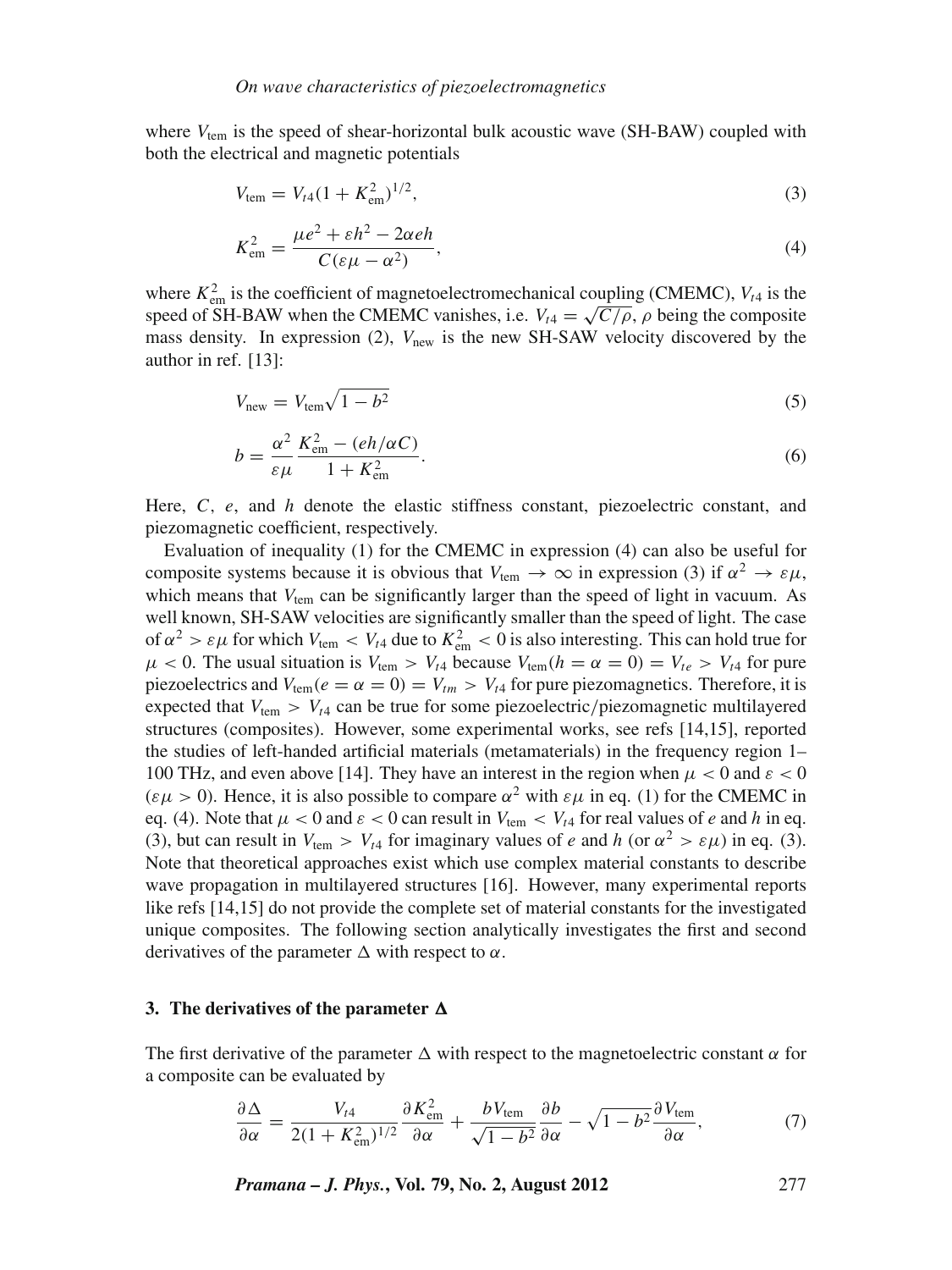where

$$
\frac{\partial K_{\rm em}^2}{\partial \alpha} = \frac{2(\alpha K_{\rm em}^2 - eh/C)}{\varepsilon \mu - \alpha^2} \tag{8}
$$

and

$$
\frac{\partial b}{\partial \alpha} = \frac{2b}{\alpha} - b \frac{(\partial K_{\rm em}^2 / \partial \alpha)}{1 + K_{\rm em}^2} + \frac{\alpha^2}{\varepsilon \mu} \frac{((\partial K_{\rm em}^2 / \partial \alpha) + (eh/\alpha^2 C))}{1 + K_{\rm em}^2}.
$$
(9)

After obtaining the first derivatives of  $K_{\text{em}}^2$  and *b* with respect to  $\alpha$ , one can find that  $\Delta$ has an extreme point when

$$
\frac{\partial V_{\text{tem}}}{\partial \alpha} = \frac{\partial V_{\text{new}}}{\partial \alpha}.
$$
\n(10)

Furthermore, one can obtain the following second partial derivative:

$$
\frac{\partial^2 \Delta}{\partial \alpha^2} = \frac{\partial^2 V_{\text{tem}}}{\partial \alpha^2} - \frac{\partial^2 V_{\text{new}}}{\partial \alpha^2},\tag{11}
$$

where

$$
\frac{\partial^2 V_{\text{tem}}}{\partial \alpha^2} = -\frac{V_{t4}}{4(1 + K_{\text{em}}^2)^{3/2}} \left(\frac{\partial K_{\text{em}}^2}{\partial \alpha}\right)^2 + \frac{V_{t4}}{2(1 + K_{\text{em}}^2)^{1/2}} \frac{\partial^2 K_{\text{em}}^2}{\partial \alpha^2}
$$
(12)

$$
\frac{\partial^2 V_{\text{new}}}{\partial \alpha^2} = \sqrt{1 - b^2} \frac{\partial^2 V_{\text{tem}}}{\partial \alpha^2} - \frac{2b}{\sqrt{1 - b^2}} \frac{\partial V_{\text{tem}}}{\partial \alpha} \frac{\partial b}{\partial \alpha} - \frac{b V_{\text{tem}}}{\sqrt{1 - b^2}} \frac{\partial^2 b}{\partial \alpha^2} - \frac{V_{\text{tem}}}{(1 - b^2)^{3/2}} \left(\frac{\partial b}{\partial \alpha}\right)^2.
$$
\n(13)

In eq. (7), the first partial derivative of the CMEMC [12] is defined by eq. (8) and the second partial derivative of the CMEMC [12] is defined as follows:

$$
\frac{\partial^2 K_{\rm em}^2}{\partial \alpha^2} = \frac{2K_{\rm em}^2 + 4\alpha(\partial K_{\rm em}^2/\partial \alpha)}{\varepsilon \mu - \alpha^2}.
$$
\n(14)

In eq. (13), the first partial derivative of the function  $b(\alpha)$  with respect to the electromagnetic constant  $\alpha$  is defined by eq. (9) and the second partial derivative of  $b(\alpha)$  with respect to  $\alpha$  can be expressed as follows:

$$
\frac{\partial^2 b}{\partial \alpha^2} = \frac{2}{\alpha} \frac{\partial b}{\partial \alpha} - \frac{2b}{\alpha^2} - \frac{1}{1 + K_{\text{em}}^2} \left( \frac{\partial b}{\partial \alpha} \frac{\partial K_{\text{em}}^2}{\partial \alpha} + b \frac{\partial^2 K_{\text{em}}^2}{\partial \alpha^2} \right) \n+ \frac{b}{\left( 1 + K_{\text{em}}^2 \right)^2} \left( \frac{\partial K_{\text{em}}^2}{\partial \alpha} \right)^2 + \frac{\alpha}{\varepsilon \mu (1 + K_{\text{em}}^2)} \left( 2 \frac{\partial K_{\text{em}}^2}{\partial \alpha} + \alpha \frac{\partial^2 K_{\text{em}}^2}{\partial \alpha^2} \right) \n- \frac{\alpha^2}{\varepsilon \mu (1 + K_{\text{em}}^2)^2} \frac{\partial K_{\text{em}}^2}{\partial \alpha} \left( \frac{\partial K_{\text{em}}^2}{\partial \alpha} + \frac{eh}{\alpha^2 C} \right).
$$
\n(15)

278 *Pramana – J. Phys.***, Vol. 79, No. 2, August 2012**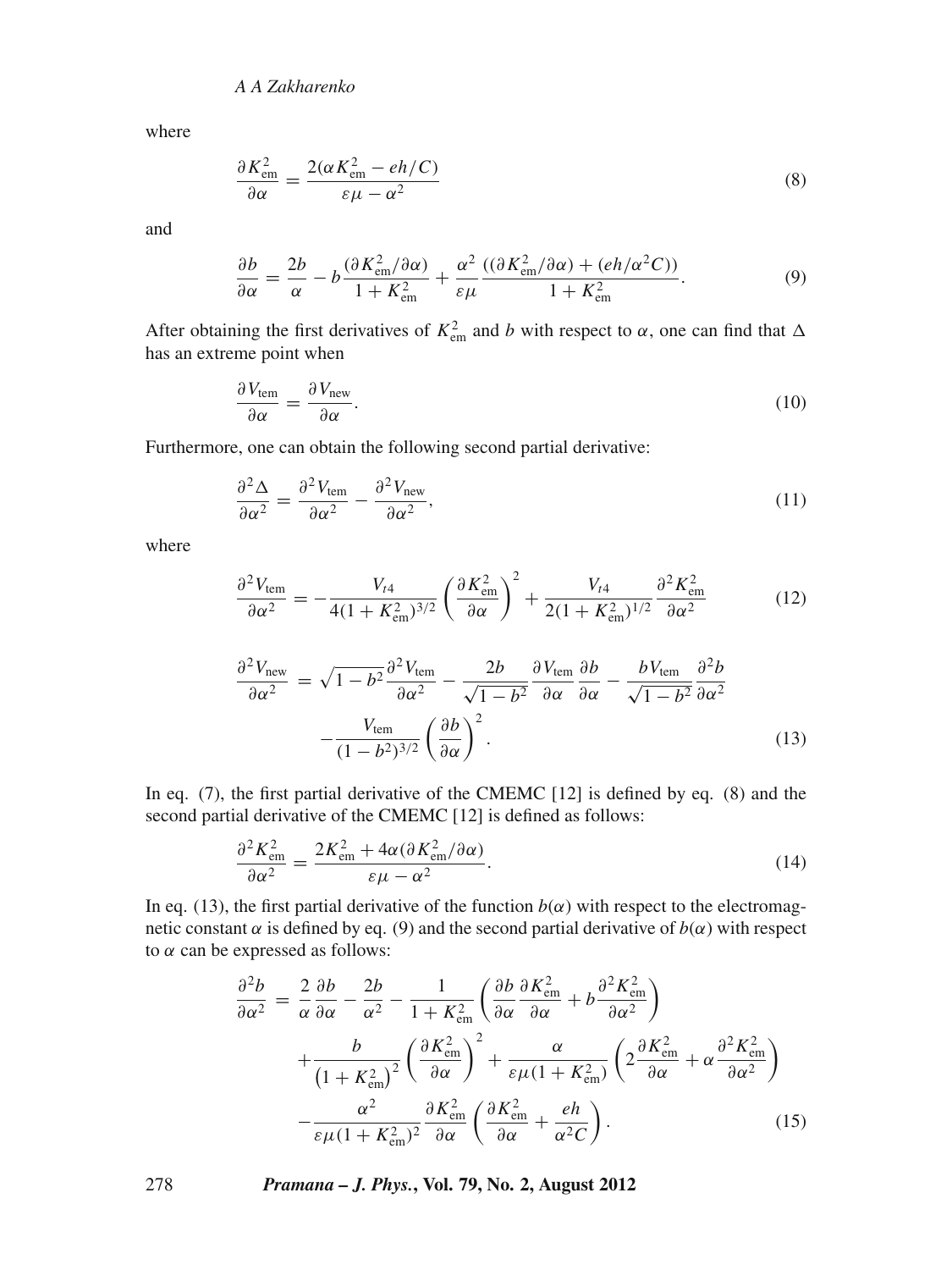An inflexion point of the function  $\Delta(\alpha)$  can be determined using the following equality:

$$
\frac{\partial^2 V_{\text{tem}}}{\partial \alpha^2} = \frac{\partial^2 V_{\text{new}}}{\partial \alpha^2}.
$$
\n(16)

The parameter  $\Delta$  in eq. (2) for the ME effect can be derived from the following boundary conditions: (i) mechanically free, electrically and magnetically open surface and (ii) mechanically free, electrically and magnetically closed surface. The realization of these boundary conditions is described in ref. [17]. However, the SH-SAW velocity  $V_{\text{new}}$  in eq. (5) is not the single characteristic for the above-mentioned two cases. Therefore, the following section describes two alternative SH-SAW characteristics for the boundary conditions.

#### **4. The other SH-SAWs for the boundary conditions**

For Case (i), the following velocity can be calculated:

$$
V_{\text{PMESM}} = V_{\text{tem}} \left[ 1 - \left( \frac{K_{\text{em}}^2 - K_{\text{e}}^2}{1 + K_{\text{em}}^2} \right)^2 \right]^{1/2} \tag{17}
$$

which was first obtained by Melkumyan [18]. So,  $V_{\text{PMESM}}$  in eq. (17) is called the piezomagnetic exchange surface Melkumyan wave or PMESM wave. In eq. (17), the wellknown coefficient of the electromechanical coupling (CEMC) for purely piezoelectric materials is defined by  $K_e^2 = e^2/\varepsilon C$ .

For Case (ii), the following SH-SAW velocity is derived:

$$
V_{\text{PEESM}} = V_{\text{tem}} \left[ 1 - \left( \frac{K_{\text{em}}^2 - K_{\text{m}}^2}{1 + K_{\text{em}}^2} \right)^2 \right]^{1/2} \tag{18}
$$

which was also obtained by Melkumyan [18]. Also,  $V_{\text{PEESM}}$  in eq. (18) stands for the piezoelectric exchange surface Melkumyan wave or PEESM wave. The term  $K_{\text{em}}^2$  –  $K_{\text{m}}^2$  in eq. (18) represents a subtraction of  $K_{\text{m}}^2$  for the purely piezomagnetic phase from  $K_{\text{em}}^2$  of a coupled piezoelectromagnetic phase. In eq. (18), the coefficient of the magnetomechanical coupling (CMMC) for pure piezomagnetics is defined as  $K_m^2 = h^2/\mu C$ .

The following section provides some results of theoretical investigations and discussion of the characterization of piezoelectromagnetic composites.

#### **5. Results and discussion**

Figure 1 shows  $\Delta$  vs.  $\alpha$  for the composites listed in table 1. Note that refs [19,20] did not provide values of  $\alpha$  for the composites. According to ref. [20], BaTiO<sub>3</sub>–CoFe<sub>2</sub>O<sub>4</sub> composite composed of piezoelectric  $BaTiO<sub>3</sub>$  inclusions and piezomagnetic (magnetostrictive)  $\text{CoFe}_2\text{O}_4$  matrix represents a typical particulate composite. The material constants for the two-phase composite material such as (2–2) PZT-5H–Terfenol-D composite significantly differ from those for the single-phase bulk materials, namely PZT-5H and Terfenol-D. It is apparent that a composite possesses its own unique set of material constants  $\{C, e, h, \varepsilon, \mu, \alpha\}$ . Also, the material constants can strongly depend on the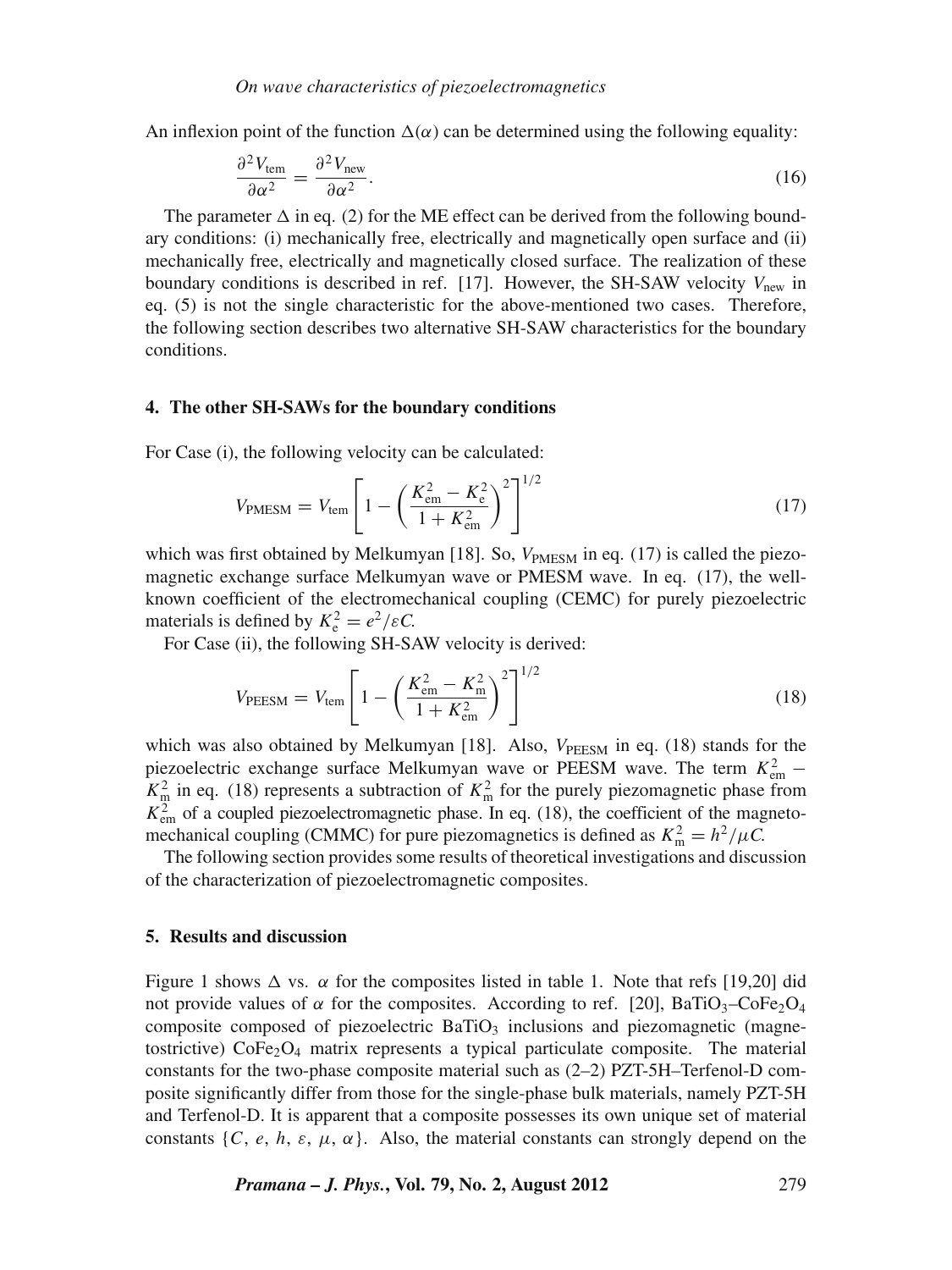

**Figure 1.**  $\Delta$  (pm/s) vs.  $|\alpha|$  (ps/m) for the composites listed in table 1. The solid line is for BaTiO<sub>3</sub>–CoFe<sub>2</sub>O<sub>4</sub>.  $\alpha_{\text{max}}$ ,  $\alpha_{\text{min}}$ , and  $\alpha_{\text{inf}}$  indicate the situations when  $\Delta$  is maximum, minimum, and infinite, respectively.

structure of piezoelectromagnetics, for instance, 0–3, 1–3, 2–2 composites. It is expected that working modes, for instance, the direction of applied field or strain can also cause significant changes in the constants.

It is also possible to expand figure 1 by adding two curves of  $\Delta$  vs.  $\alpha$ , namely two suitable sample composites: the first with  $\varepsilon \mu \sim 0.1 \varepsilon \mu$  (PZT-5H–Terfenol-D) and the

| Composite<br>material | $(kg/m^3)$ | $C, 10^{10}$ | $\epsilon$<br>$(N/m^2)$ $(C/m^2)$ | h<br>(T) | $\varepsilon$ , 10 <sup>-10</sup><br>(F/m) | $\mu$ , 10 <sup>-6</sup><br>(N/A <sup>2</sup> ) | $\varepsilon \mu$ , 10 <sup>-16</sup> |
|-----------------------|------------|--------------|-----------------------------------|----------|--------------------------------------------|-------------------------------------------------|---------------------------------------|
| $BaTiO3-CoFe2O4$      | 5730       | 4.40         | 5.80                              | 275      | 56.4                                       | 81.0                                            | 4568.4                                |
| PZT-5H-Terfenol-D     | 8500       | 1.45         | 8.50                              | 83.8     | 75.0                                       | 2.61                                            | 195.75                                |

**Table 1.** The material constants for the composites used.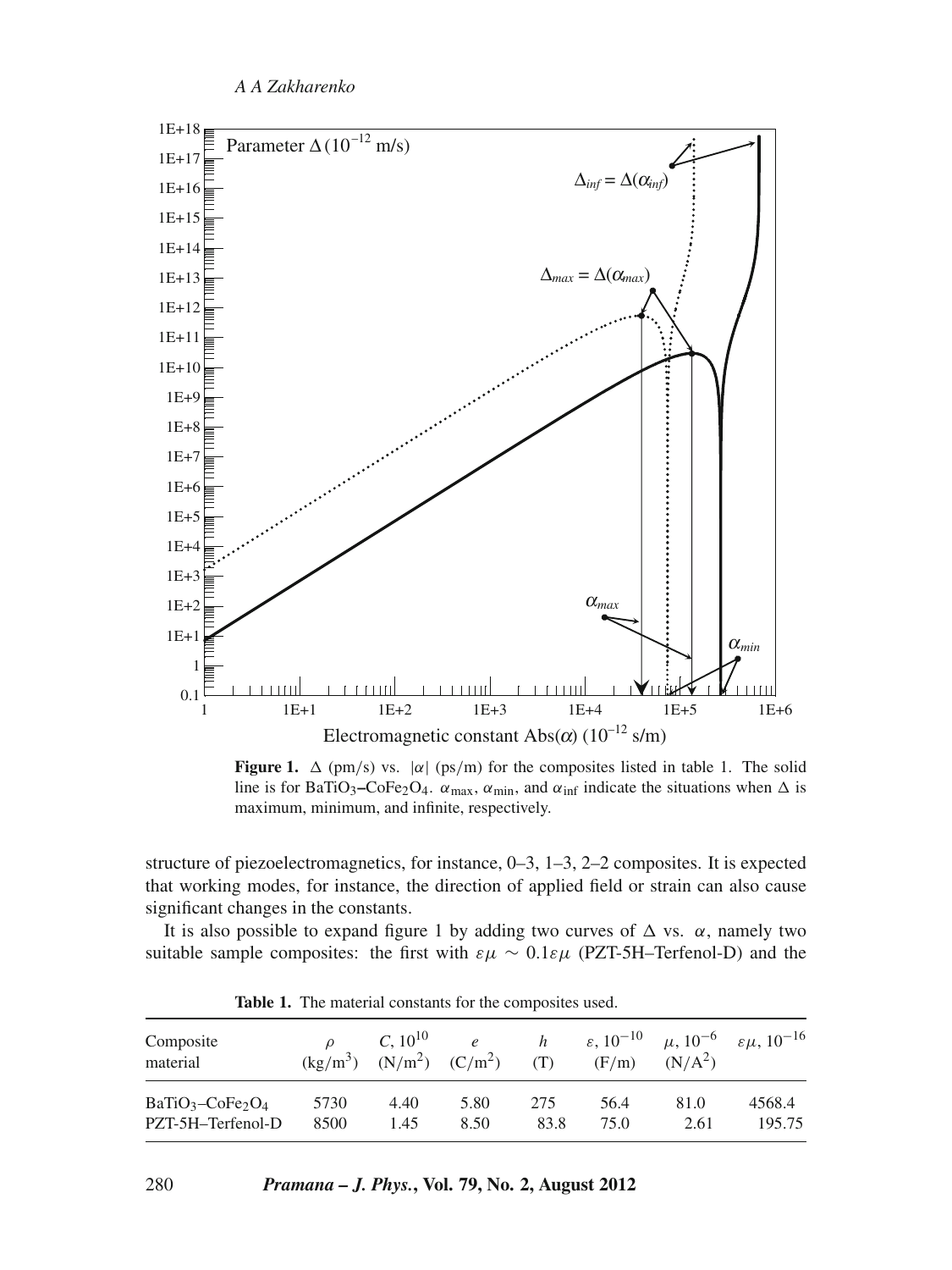second with  $\epsilon u \sim 10 \epsilon \mu$  (BaTiO<sub>3</sub>–CoFe<sub>2</sub>O<sub>4</sub>) because  $\epsilon \mu$  (PZT-5H–Terfenol-D) ~ 0.1 $\epsilon \mu$  $(BaTiO<sub>3</sub>–CoFe<sub>2</sub>O<sub>4</sub>)$ . The resulting graph can serve as a classification tool for composites with  $\alpha > 0$  which possess the unique behaviour with clear extreme points shown in figure 1 and can be naturally divided into two groups: (1) those with  $0 < \alpha < \alpha_{\min}$  and (2) those with sqr( $\alpha_{\min}$ ) <  $\alpha^2 \sim \varepsilon \mu$  ( $\alpha_{\min} < \alpha < \alpha_{\inf}$ ). For the first group  $\alpha_{\max} < \alpha_{\min}$  giving  $\Delta_{\max}$ which is probably the most interesting case in the group.  $\Delta = \Delta_{\text{max}}$  demonstrates the largest possible instability of the SH-BAW propagation in such composites. The second group can be restricted by the condition  $\alpha < \alpha_{\text{inf}}$ , but not  $\alpha < \infty$ . It is possible to restrict this group because the sophisticated case of  $\alpha > \alpha_{\text{inf}}$  is not treated in this report. In this second group there is a very dramatic dependence of  $\Delta$  on  $\alpha$ , namely  $\Delta$  is very quickly changed from zero to infinity. This cannot be good for some applications but can be good for others, for instance, for sensors. The problem is to reach such large values of  $\alpha$ . It is expected that this natural boundary  $\Delta(\alpha = \alpha_{min}) = 0$  is not strict because the value of  $\Delta$  is also very quickly changed just below the value of  $\alpha_{\min}$ . Therefore, it is possible to write  $\alpha \sim \alpha_{\min}$  for the boundary between the two groups.

This classification is coupled with the wave properties contrary to the existing methods reviewed in refs [7,8] which evaluate only the single constant  $\alpha$  for comparison of different composite materials: the higher is the value of  $\alpha$ , the stronger is the magnetoelectric coupling. Moreover, the review paper [7] ignored the well-known bulk wave characteristic (3) of piezoelectromagnetic composites. According to figure 1, it is thought that the evaluation of  $\alpha$  can be enough for the same composite, but not so when different composites are compared which have their own boundary values such as  $\alpha = 0$  ( $\Delta = 0$ ),  $\alpha = \alpha_{\min}$  ( $\Delta = 0$ ), and  $\alpha^2 = \varepsilon \mu$  ( $\Delta = \infty$ ). Indeed, it is not necessary to create unique composites with the constant  $\alpha$  as high as possible to distinguish the SH-BAW and SH-SAW from each other (to get maximum  $\Delta$  denoted by  $\Delta_{\text{max}}$  in figure 1) in the phase velocity measurements. For this purpose, it is necessary to collect composites with smallest values of  $\varepsilon\mu$  and corresponding values of  $\alpha^2$  just below the values of  $\varepsilon\mu$ . Also, the maximum  $\Delta = \Delta_{\text{max}}$  for  $\alpha = \alpha_{\text{max}} < \alpha_{\text{min}}$  can be significantly higher for composites with smaller  $\varepsilon\mu$  (see figure 1 and table 1). Note that in this report only eq. (1) is treated for simplicity, but not the sophisticated cases of  $\alpha^2 = \varepsilon \mu$  and  $\alpha^2 > \varepsilon \mu$ . It is clearly seen in expression (3) that the case of  $\alpha^2 = \varepsilon \mu$  when  $\alpha = \alpha_{\text{inf}}$  creates infinite value for the SH-BAW *V*tem. Indeed, this phenomenon can be seen only in piezoelectromagnetics, but not in pure piezoelectrics and pure piezomagnetics.

Table 1 lists the material properties of  $BaTiO<sub>3</sub>-CoFe<sub>2</sub>O<sub>4</sub>$  and PZT-5H–Terfenol-D composites. From table 1, the value of  $\varepsilon \mu$  for BaTiO<sub>3</sub>–CoFe<sub>2</sub>O<sub>4</sub> is approximately one order larger than that for PZT-5H–Terfenol-D. Different positions of  $\Delta_{\text{max}}$  of the function  $\Delta(\alpha)$  are shown in figure 1. As expected, the maximum of  $\Delta(\alpha)$  for PZT-5H– Terfenol-D composite is approximately one order larger than that for  $BaTiO<sub>3</sub>-CoFe<sub>2</sub>O<sub>4</sub>$ composite. Note that  $\Delta \rightarrow \infty$  occurs when  $\alpha^2 \rightarrow \varepsilon \mu$ . It is worth noticing that  $V_{\text{new}}(\alpha = \alpha_{\text{min}}) = V_{\text{tem}}$  indicates that no SH-SAWs can exist at a very large value of  $\alpha = \alpha_{\min}$  where  $\alpha_{\max}^2 < \alpha_{\min}^2 < \varepsilon \mu$ . Indeed,  $V_{\text{new}} = V_{\text{tem}}$  occurs when  $b = 0$  for  $K_{\text{em}}^2 - eh/(\alpha C) = 0$  in eq. (6), and a large value of  $\alpha$  around  $\alpha_{\text{min}}$  decreases  $\Delta$  to very small values less than pm/s. However, large values of  $\alpha^2 \sim \varepsilon \mu$  were not reported. On the other hand,  $\alpha > \alpha_{\text{max}}$  is still possible. The composites with  $\alpha > \alpha_{\text{max}}$  form a unique class and will be found in the future when suitable piezoelectromagnetic composites with  $\varepsilon \mu$  < 10<sup>-16</sup> and  $\alpha \sim 10^{-9}$  are experimentally found. The materials with  $\alpha \sim \alpha_{\min}$  can

*Pramana – J. Phys.***, Vol. 79, No. 2, August 2012** 281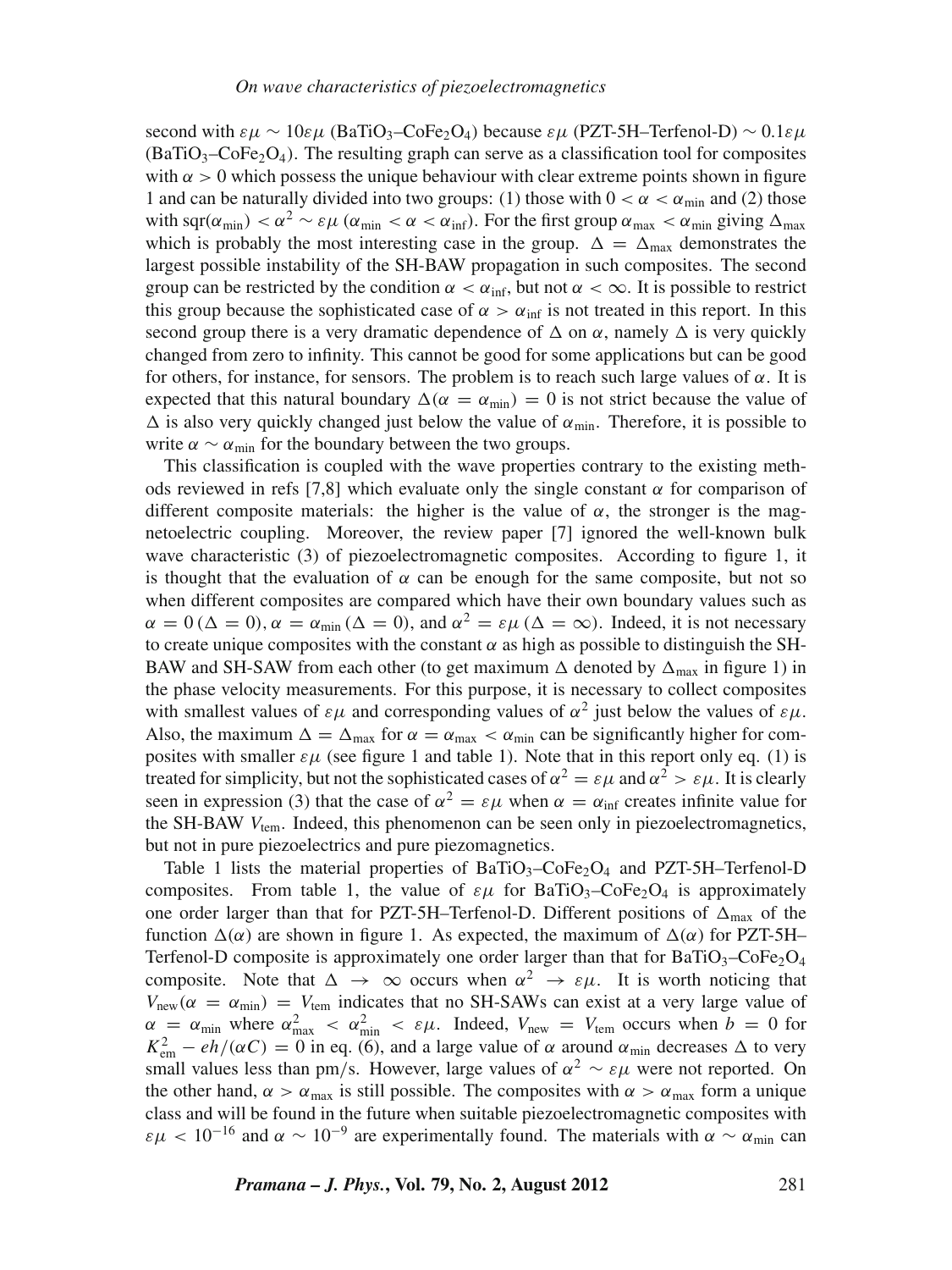be classified as those in which the SH-SAW propagation is unstable, but the SH-BAW propagation is preferable due to the strong magnetoelectric effect. This cannot mean that the magnetoelectric effect is missing for  $\alpha \sim \alpha_{\min}$  because  $\alpha \neq 0$ . This can be unlike the case of  $\alpha = 0$ . It is thought that both the cases of  $\alpha \sim \alpha_{\min}$  and  $\alpha \to 0$  can be experimentally compared. In general, for a small value of  $\alpha < \alpha_{\text{max}}$ ,  $\Delta$  has an approximately linear dependence on  $\alpha$  (see figure 1). In refs [21,22], the ME constant  $\alpha = -3.6 \times 10^{-8}$  s/m for laminated BaTiO<sub>3</sub>–CoFe<sub>2</sub>O<sub>4</sub> composite was used. For  $\alpha < 0$ ,  $\Delta$  in eq. (2) has no extreme points and  $V_{\text{new}}$  ( $\alpha < 0$ ) is never equal to  $V_{\text{tem}}$ . This means that for  $\alpha < 0$ , such SH-SAWs with  $V_{\text{new}}$  in eq. (5) can always exist.

Indeed,  $\Delta$  is very small and can be even significantly smaller than mm/s. It is obvious that  $\Delta$  represents an indicator of the instability of the SH-BAW  $V_{\text{tem}}$ . The simplest case of the instability [23] is the classical surface Bleustein–Gulyaev waves [24,25] in a purely piezoelectric (or piezomagnetic) monocrystal of class  $6 \, mm$ . Also,  $\Delta$  strongly depends on the magnetoelectric constant  $\alpha$ . It is well-known that the SH-BAW  $V_{\text{tem}}$  can be unstable and reduce to the new SH-SAW  $V_{\text{new}}$  due to the coupling of the piezoelectromagnetic waves with the electrical and magnetic potentials. Probably, the SH–BAW and SH–SAW can independently propagate, and some experimental problems to measure the phase velocities  $(V_{ph})$  with high accuracy occur. An improved optical method for measuring both the phase and group velocities described in [26] allows one to measure  $V_{\text{ph}}$ with an accuracy of ∼2 m/s. Also, SH-SAWs can easily be produced by electromagnetic acoustic transducers (EMATs) [27]. The EMATs have many advantages over traditional piezoelectric transducers [28,29]. These experimental tools of the SH-SAW (SH-BAW) propagation investigations in the piezoelectromagnetics can be used now itself. It is wellknown that SH-SAWs can be used in sensors and for the non-destructive testing and evaluation of the piezoelectromagnetics. The recent book [30] discusses many possible applications of the materials possessing the magnetoelectric effect.

Figure 2 shows  $\partial \Delta/\partial \alpha$  vs.  $\alpha$  for the piezoelectromagnetic composite materials listed in table 1.  $\partial \Delta/\partial \alpha$  is equal to zero at the extreme points of  $\Delta(\alpha)$  in figure 1. The local minimum of the function  $\Delta(\alpha = \alpha_{\min})$  corresponds to the least value on the whole domain. In figure 2, the extreme points of  $\partial \Delta/\partial \alpha$  are observed at  $\alpha = 15346.47 \times 10^{-12}$  s/m and 59717.73  $\times$  10<sup>-12</sup> s/m for PZT-5H–Terfenol-D composite, and at  $\alpha$  = 54857.05  $\times$  $10^{-12}$  s/m and 213187.84 ×  $10^{-12}$  s/m for BaTiO<sub>3</sub>–CoFe<sub>2</sub>O<sub>4</sub> composite. These points are also seen in figure 3 which graphically shows  $\partial^2 \Delta / \partial \alpha^2$  vs.  $\alpha$ . In figure 3, the extreme points of  $\partial^2\Delta/\partial\alpha^2$  are observed at  $\alpha = 36000 \times 10^{-12}$  s/m for PZT-5H–Terfenol-D and at  $\alpha = 133980 \times 10^{-12}$  s/m for BaTiO<sub>3</sub>–CoFe<sub>2</sub>O<sub>4</sub>. Indeed, the curves for the two composites are quite similar in nature. The difference occurs in the locations of the maximum and minimum values. In figure 2, both the solid and dashed lines have the extreme points. However, the solid line is very smooth for the scale used. Therefore, the arrows demonstrate the extreme points in figures 2 and 3. Also, figure 3 shows that  $\alpha = 0$  in figure 2 cannot represent an extreme point because equality (10) cannot be fulfilled.

Following ref. [12], it is also possible to briefly discuss  $\partial \Delta/\partial \alpha$  and  $\partial^2 \Delta/\partial \alpha^2$ . The first derivative  $\partial\Delta/\partial\alpha$  has dimension of  $(m/s)^2$  and represents some squares in the corresponding two-dimensional (2D) space of velocities. Therefore, extreme point values of  $\partial$ Δ/ $\partial$ α naturally represent possible extreme values for the 2D-space. Analogically,  $\frac{\partial^2 \Delta}{\partial \alpha^2}$  has dimensions of  $(m/s)^3$  and the extreme point values represent extreme volumes for the 3D-space. Note that  $\partial \Delta/\partial(\alpha^2)$  and  $\partial \Delta/\partial(\epsilon \mu)$  have the same dimension, but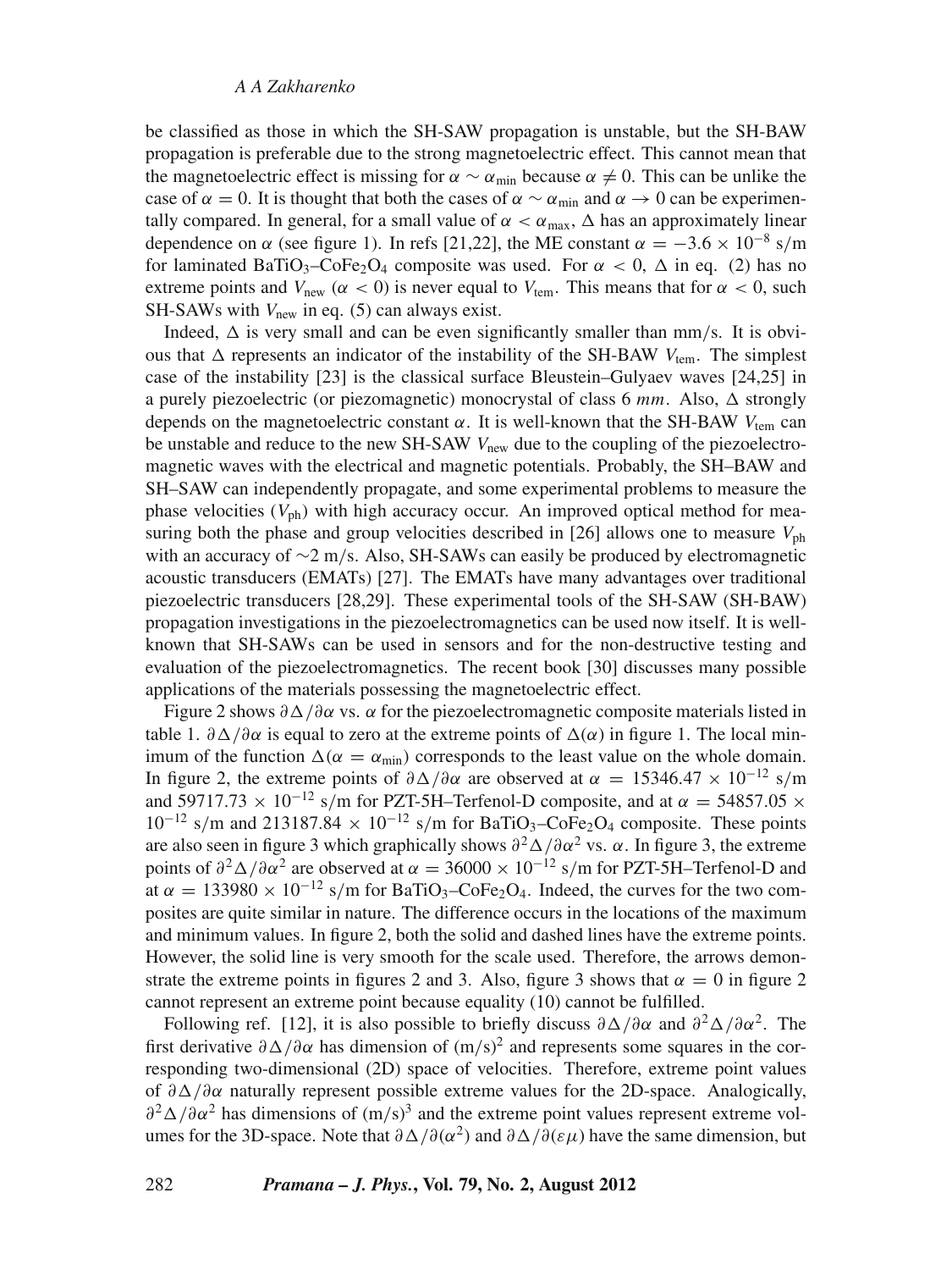

**Figure 2.**  $(\partial \Delta/\partial \alpha) \times 10^{12}$  (m/s)<sup>2</sup> vs.  $\alpha$  for the composites listed in table 1. The solid line is for  $BaTiO<sub>3</sub>$ – $CoFe<sub>2</sub>O<sub>4</sub>$ . The arrows show the positions of the extreme points for which the exact values are given in §5.

different 3D-spaces of velocities. Indeed,  $\varepsilon \mu \gg a^2$  for many cases, and one can investigate the dependence of  $\Delta$  on  $\varepsilon\mu$ . In this case one deals with the extended set of material constants such as  $\{\rho, C, e, h, \varepsilon, \mu, \alpha, \varepsilon\mu\}$  because the additional parameter  $\varepsilon\mu$  defined in eq. (1) represents  $f(\varepsilon, \mu) = \varepsilon \mu$ .



**Figure 3.**  $(\partial^2 \Delta / \partial \alpha^2) \times 10^{12}$  (m/s)<sup>3</sup> vs.  $\alpha$  for the composites listed in table 1. The solid line is for BaTiO<sub>3</sub>–CoFe<sub>2</sub>O<sub>4</sub>. The arrows show the positions of the minima, for which the exact values are given in §5.

*Pramana – J. Phys.***, Vol. 79, No. 2, August 2012** 283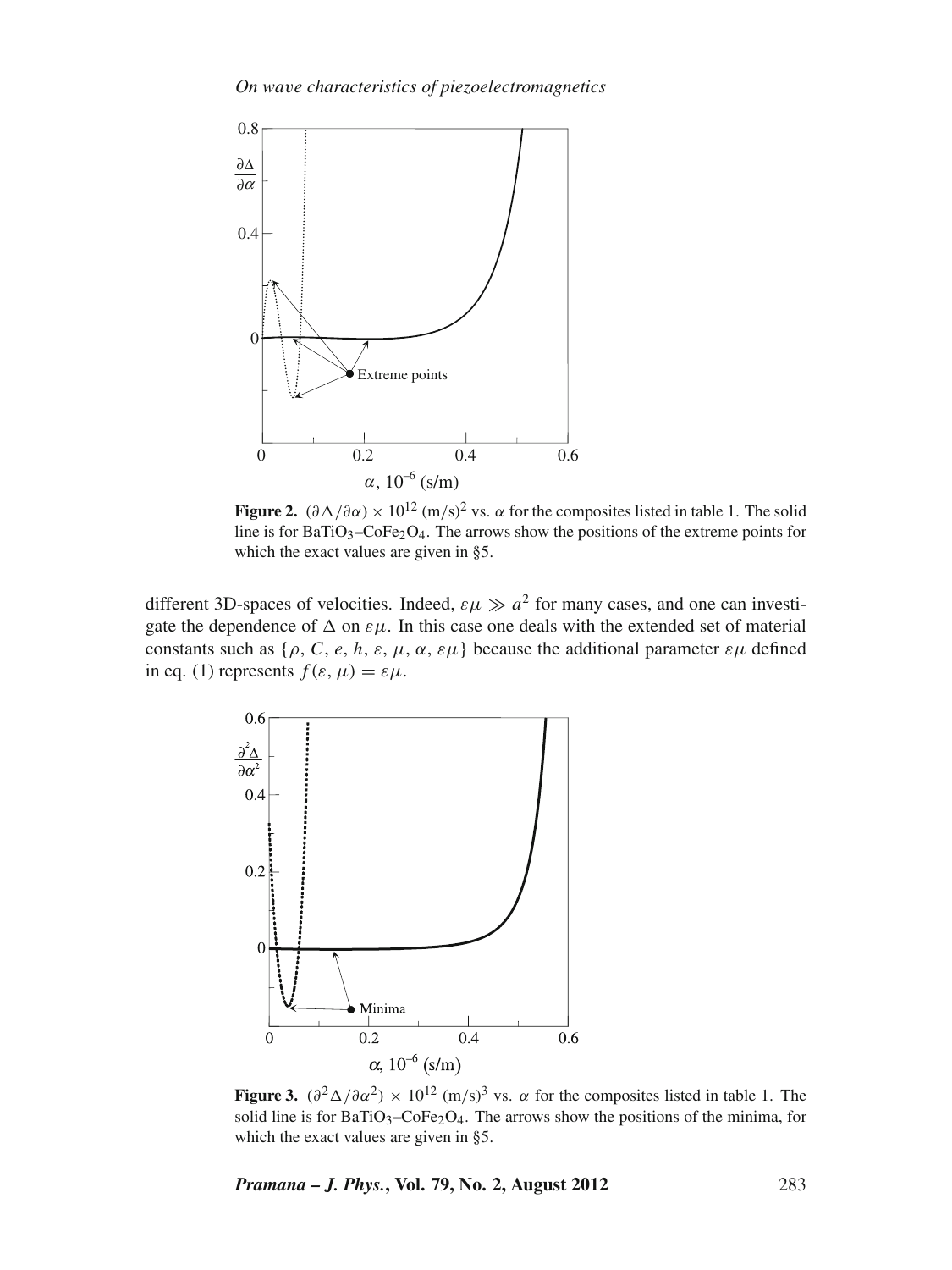## **6. Conclusion**

This report acquainted researchers with the wave characteristic of the difference between the velocity  $V_{\text{tem}}$  of the SH-BAW coupled with both the electrical and the magnetic potentials and the velocity  $V_{\text{new}}$  of seven new SH-SAWs recently discovered by the author in ref. [13]. It can be used for characterizing piezoelectromagnetic (composite) materials. The evaluation of the wave characteristic can be useful together with the evaluation of measured value of  $\alpha$ , because  $\Delta$  depends on all the material constants of piezoelectromagnetics. It also strongly depends on the structure of piezoelectromagnetics  $(0-3, 1-3, 1)$ 2–2 composites) and working mode, for instance, the direction of applied field or strain. It was also discussed that the single characteristic such as  $V_{\text{new}}$  can be used instead of the two alternative characteristics  $V_{\text{PEESM}}$  and  $V_{\text{PMESM}}$  for the two sets of boundary conditions. The relatively complex dependence  $\Delta(\alpha)$  as an indicator of the instability of the SH-BAW  $V_{\text{tem}}$  was also discussed. It was shown that the sign of  $\alpha$  can dramatically change the dependence of  $\Delta$  on  $\alpha$  because the extreme points can exist only for  $\alpha > 0$ . Also, the first and second derivatives of  $\Delta$  with respect to  $\alpha$  were graphically investigated.

### **Acknowledgements**

The author would like to thank all the referees for their great interest in this theoretical work, useful notes, and fruitful discussions. It is also necessary to greatly thank Professor X-F Li from the Institute of Mechanics and Sensor Technology, School of Civil Engineering and Architecture, Central South University, Changsha, Hunan, China, for very fruitful discussions and support of this work.

#### **References**

- [1] J Ryu, Sh Priya, K Uchino and H-E Kim, *J. Electroceramics* **8**, 107 (2002)
- [2] C L Zhang, W Q Chen, J Y Li and J S Yang, *IEEE Trans. Ultrason. Ferroelectr. Freq. Control* **56**, 1046 (2009)
- [3] M Zeng, S W Or and H L W Chan, *IEEE Trans. Ultrason. Ferroelectr. Freq. Control* **57**, 2147 (2010)
- [4] Sh-X Dong, J-F Li and D Viehland, *Trans. Ultrason. Ferroelectr. Freq. Control* **51**, 793 (2004)
- [5] Ü Özgür, Ya Alivov and H Morkoç, *J. Mater. Sci. Mater. Electron.* **20**, 911 (2009)
- [6] M Avellaneda and G Harshe, *J. Intelligent Mater. Syst. Struct.* **5**, 501 (1994)
- [7] G Srinivasan, *Ann. Re*v*. Mater. Res.* **40**, 153 (2010)
- [8] M Fiebig, *J. Phys. D: Appl. Phys.* **38**, R123 (2005)
- [9] A R Annigeri, N Ganesan and S Swarnamani, *Smart Materials and Structures* **15**, 459 (2006)
- [10] J Aboudi, *Smart Materials and Structures* **10**, 867 (2001)
- [11] P S Neelakanta, *Handbook of electromagnetic materials* (CRC Press, New York, 1995)
- [12] A A Zakharenko, Analytical investigation of surface wave characteristics of piezoelectromagnetics of class 6 mm, *International Scholarly Research Network (ISRN) Applied Mathematics* (India) Vol. 2011, DOI: 10.5402/2011/408529 (free on-line access)
- [13] A A Zakharenko, *Propagation of se*v*en new SH-SAWs in piezoelectromagnetics of class 6 mm*, Saarbruecken–Krasnoyarsk, LAP LAMBERT Academic Publishing GmbH & Co. KG, 76 pages, 2010, ISBN: 978-3-8433-6403-4
- [14] A Ishikawa, T Tanaka and S Kawata, *Phys. Re*v*. Lett.* **95**, 237401 (2005)